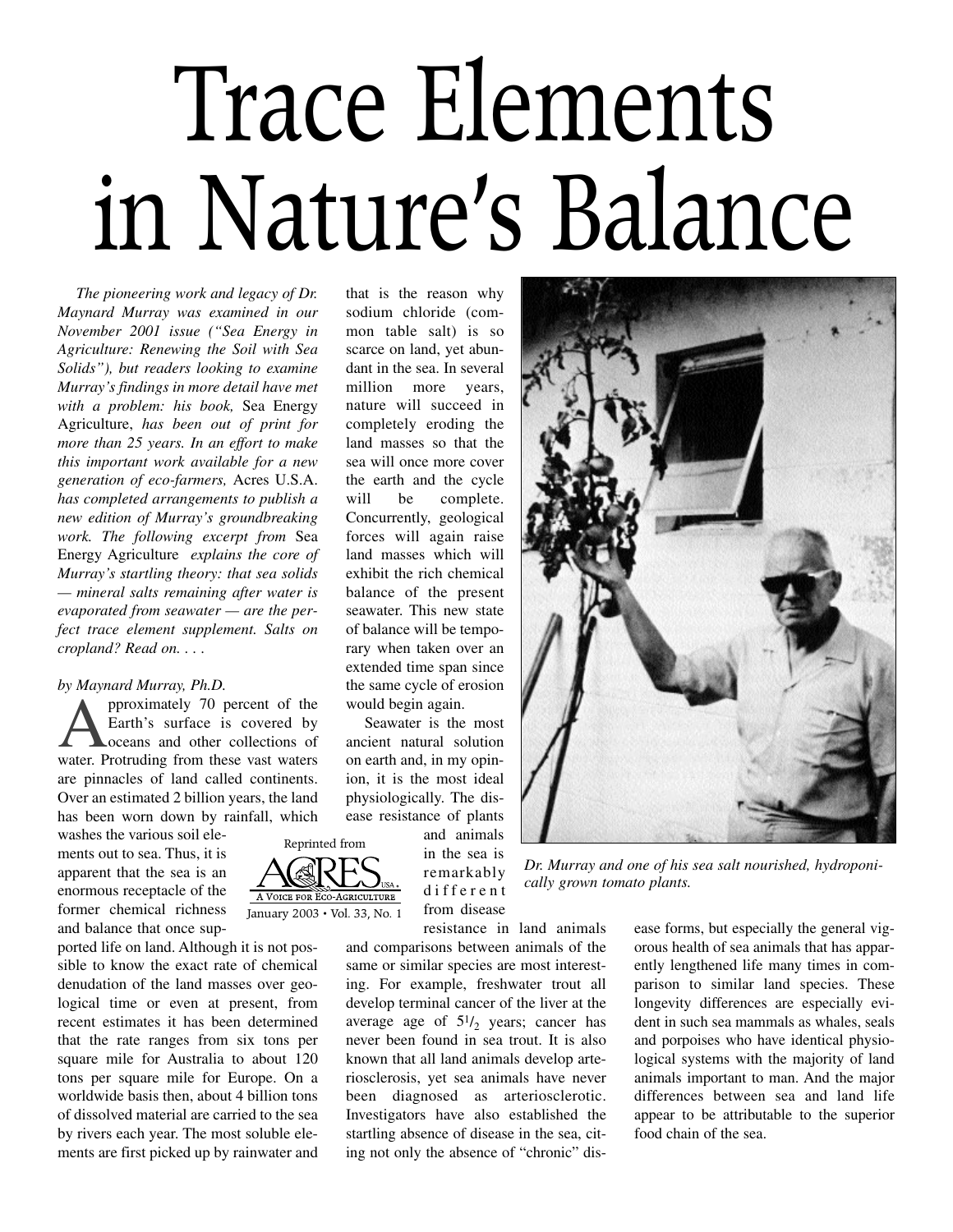

*Results of sea salt nutrition experiments with apple trees: the smaller is the control.*

The topsoil of land is characterized by elements in a colloidal state, defined as "a gelatinous substance which when dissolved in a liquid will not diffuse readily through animal or vegetable membranes." The sea is characterized by elements in a liquid crystalloid state, defined as "a crystallizable substance which when dissolved in a liquid will diffuse readily through vegetable or animal membranes." Unlike the colloid state of topsoil on land, the liquid crystalloid of the sea retains only the amount of each element that maintains a consistent chemical balance. Hence, excessive amounts of any given element(s) will drop to the bottom of the ocean, where it can be taken up only if the

plant and animal life have depleted that element from the seawater solution. Thus the chemical balance is maintained.

The colloidal state of the

land causes the opposite effect. When an element is leached from land, the resulting imbalance causes either a blocking of the other elements present so they cannot be taken up by the plants, or a substitution of some other element (for the one leached) takes place. As more and more of the topsoil elements were leached away, man began to put back manure, decayed foliate and dead animals for fertilizer. In the process he had returned the elements to soil in the same proportion as they had been cropped out. In modern times, agriculture has begun the process of adding the

basic elements of nitrogen, phosphorus and potassium plus lime (calcium chloride) in large amounts which initially has caused the yield from crops to increase. As has already been pointed out, however, there is a growing evidence that excessive buildup of these four elements blocks the uptake of vital trace elements. In essence this means that leaching away of elements and excessive application of the four macro elements to crop reduced soil have seriously weakened our physiological food-nutrition supply to the point where it is amazing that we are able to function at all. It is no wonder that disease constantly attacks the various land organisms, including humans, in an attempt to naturally recycle the ele-

> ments so that a fresh start can be made.

> In the sea, by the very nature of its liquid crystalloid state, there is no occurrence of blocking or need to

substitute elements. All elements of the atomic table are in a solution of consistency, balance and proportion, available to all sea life. The sea plants that ingest inorganic elements and thereby begin the food chain always have the same chemical solution to feed on so that their chemical analysis is always identical from one sample to the next. The extreme opposite is true on land, where even plants that are grown a few feet apart exhibit chemical differences, especially evident in the micro or trace elements. Given the consistent chemistry of the sea plants, there is never a need to attempt developing "disease resistant strains" as in land seed hybrids because sea plants are always disease resistant.

Further evidence of this consistent chemistry is found throughout the food chain in the sea when we note that animals feeding on a sea plant diet are also consistently balanced. These facts are rendered conclusive when comparisons are drawn between sea and land life. In land animals, for example, the range of iodine numbering in fat is tremendous and packing houses have found differences in animals from the same as well as different farms. In addition, while chemical analysis of muscle tissue of the whale and porpoise is always the same, the same analysis on land animals varies considerably from animal to animal.

An article appearing in *Science News* (Vol. 100, August 14, 1971) entitled "Trace Elements: No Longer Good Versus Bad," indicated the dramatic changes in interest in the topic of trace elements and health by the scientific community over the last ten years. This article points out that only a dozen or so trace element laboratories existed in the United States by 1966. Dr. James Smith, Chief of the Veterans Administration Hospital Trace Element Research Division in Washington, D.C. now estimates that there are over 50 laboratories in the U.S. devoted to working on trace elements and their role in physiology. Research is also being conducted in various European coun-tries, the Soviet Union, Egypt, Iran and Australia.

One of the breakthroughs of major proportions has been in the awareness that a particular element can be essential to physiology at a minimal level although it can be toxic at a higher level. Until just recently all of the research emphasis was placed on determining if an element was toxic and on symptoms of toxicity rather than on considering the quantitative amount and chemical state of the element when it was ingested. As is well known, sodium chloride is used universally as table salt in the inorganic form. Equally as well known in the scientific community is the fact that an excessive amount, such as four or five teaspoons of table salt, ingested at one time is potentially lethal to human life. The use of salt was a recognized method of committing suicide practiced by the Chinese in ancient times. Additionally, it can be

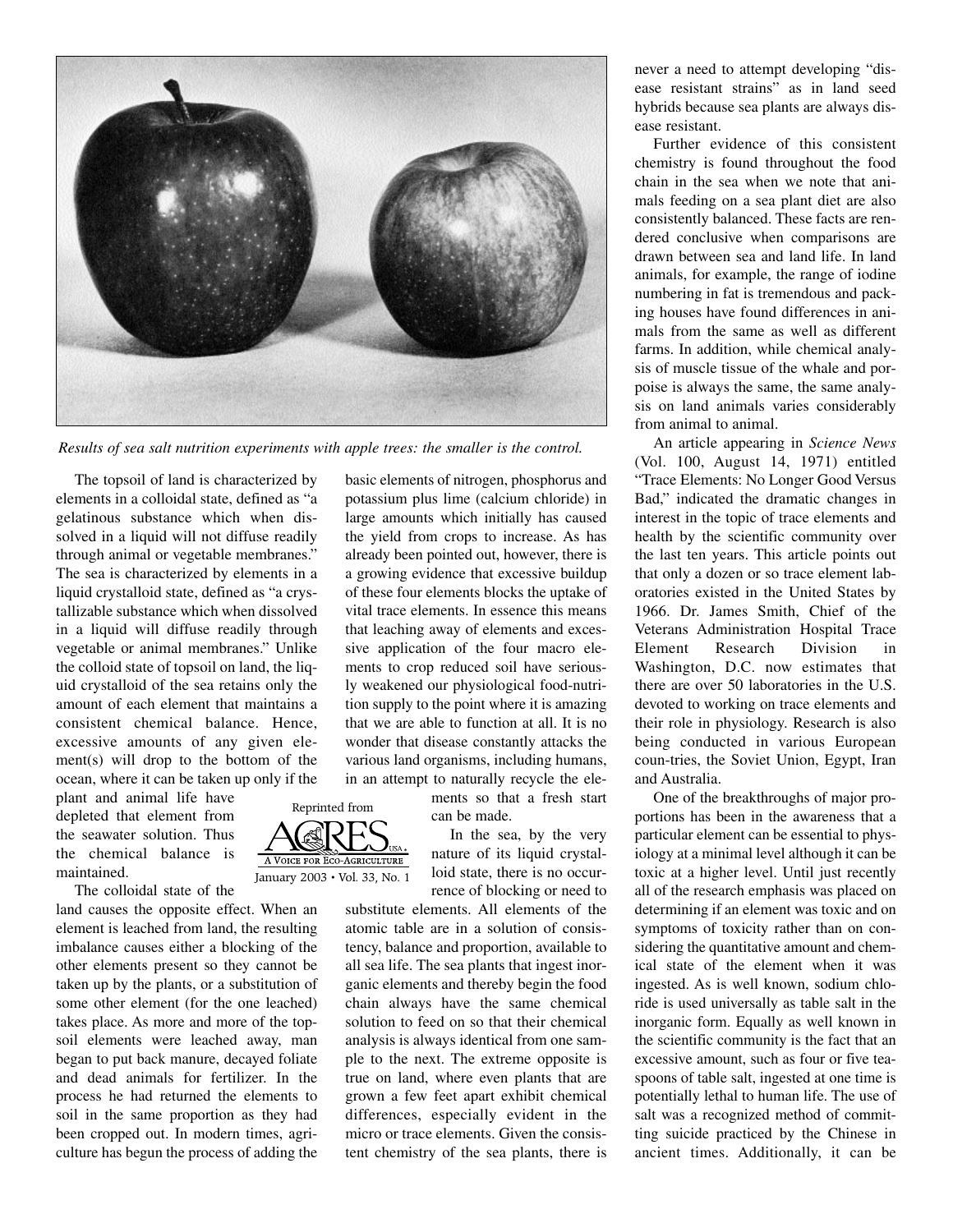

*Animal life in the sea is far healthier than similar life on land. Tissue samples from an adult walrus compare with those of a baby walrus.*

shown that an excessive amount of any element is toxic and even a small amount, if ingested by humans in inorganic form, may very well be toxic. As earlier described, people can utilize inorganic salts or elements only by having plant life in their intestines in the form of bacteria to hook up the inorganic element with a carbon atom so it can be transformed into an organic form. It is also interesting to note that many pregnant women and often people with heart disease, etc., are restricted to a salt free diet by physicians. Although one stalk of celery has as much sodium chloride in it as one would normally use at a given meal time through the salt shaker, salt free diets do not exclude celery. The obvious reason is that sodium chloride, per se, is not toxic; it is only sodium chloride in the inorganic state that produces toxic effects.

*Crops and Soil Magazine* (Vol. 13, No. 7, April-May 1961) carried an article entitled "Animal Health" by W.H. Allway, ARS, USDA, Ithaca, New York, from which the following quotation was taken: "Thus it may be more effective and efficient to supply certain trace elements to the livestock through the fertilizer-soil-plant route, rather than add these nutrients directly to the animal feed." This statement was based upon the observation that "increasing evidence indicates that various chemical compounds in which the trace elements may occur vary in their effect on animals."

Although only twenty elements (or minerals) are known to have a specific role in human physiology, several more are known to have beneficial effects in the physiology of plants and animals. The heavy metals, i.e., lead, silver, gold, cadmium, mercury, antimony and aluminum among them, have a suspected positive role and even known poisonous elements such as arsenic can be beneficial in some animals if they are ingested in organic form and in the trace amount. Finally, the *Journal of the American Medical Association* (Vol. 201, No. 6, August 7, 1967) has reported that William H. Strain, Ph.D. and Walter J. Pories, M.D. of the University of Rochester School of Medicine and Dentistry are investigators who champion the position that no element presently can be ruled absolutely unessential to humans. In short, special-

ists in trace elements generally agree that more trace elements await discovery as dietary essentials in various animal species and possibly in man.

Since it is true that major work is being done on the physiological role of trace elements and no element has been ruled out as possibly being important in physiology, why then did I become interested in the use of whole seawater as a fertilizer? The answer lies, at least partially, in the fact that while some 20 elements have been determined as having a role in phys-



It has been estimated that a definite physiological role for a particular element is newly discovered on an average of one every 10 years. Thus, it is apparent that we may have to wait for five or even six hundred years before all are discovered unless the rate of discovery is markedly increased. The very nature of the scientific method precludes that the researcher is not a generalist so the process only allows isolation of one variable at a time in order to identify that variable's specific role. I am not seeking to disparage the work of men in such fields as soil science, plant physiology, animal husbandry and medicine in general, however I am suggesting that we simply cannot wait for the inferred number of years for every remaining element to be identified and its role in physiology to be specifically defined! For example, since only a few of the enzymes have had their necessary trace elements identified, only around nine trace elements are listed under "Recommended Dietary Allowances." However, since thousands of enzymes have been identified, there are undoubtedly thousands more enzyme-trace element joint functions remaining that must be isolated and described. The article "Trace Elements: No Longer Good Versus Bad" describes such action as follows: "A trace may stick to an enzyme like a sidekick and alter its structure, or it may help carry glucose through the cell membrane as part of its function."

Our health simply cannot wait for the exact role of each element to be discovered.

If a cell exhibits the complete chemistry that should occur, and the food which has been ingested was grown in

> seawater or on sea solid fertilized soil, the cell will most probably be just as resistant to disease as the cells of plants and animals are in the sea. If our present

diet does not permit us to take in a complete chemistry, then our cells are incomplete and are subject to invasion by foreign organic matter such as bacteria, virus or fungus. What is even more insidious is that, although we may not have a known or diagnosed disease, we may be suffering from the "disease of dilution," characterized by an organism that malfunctions by